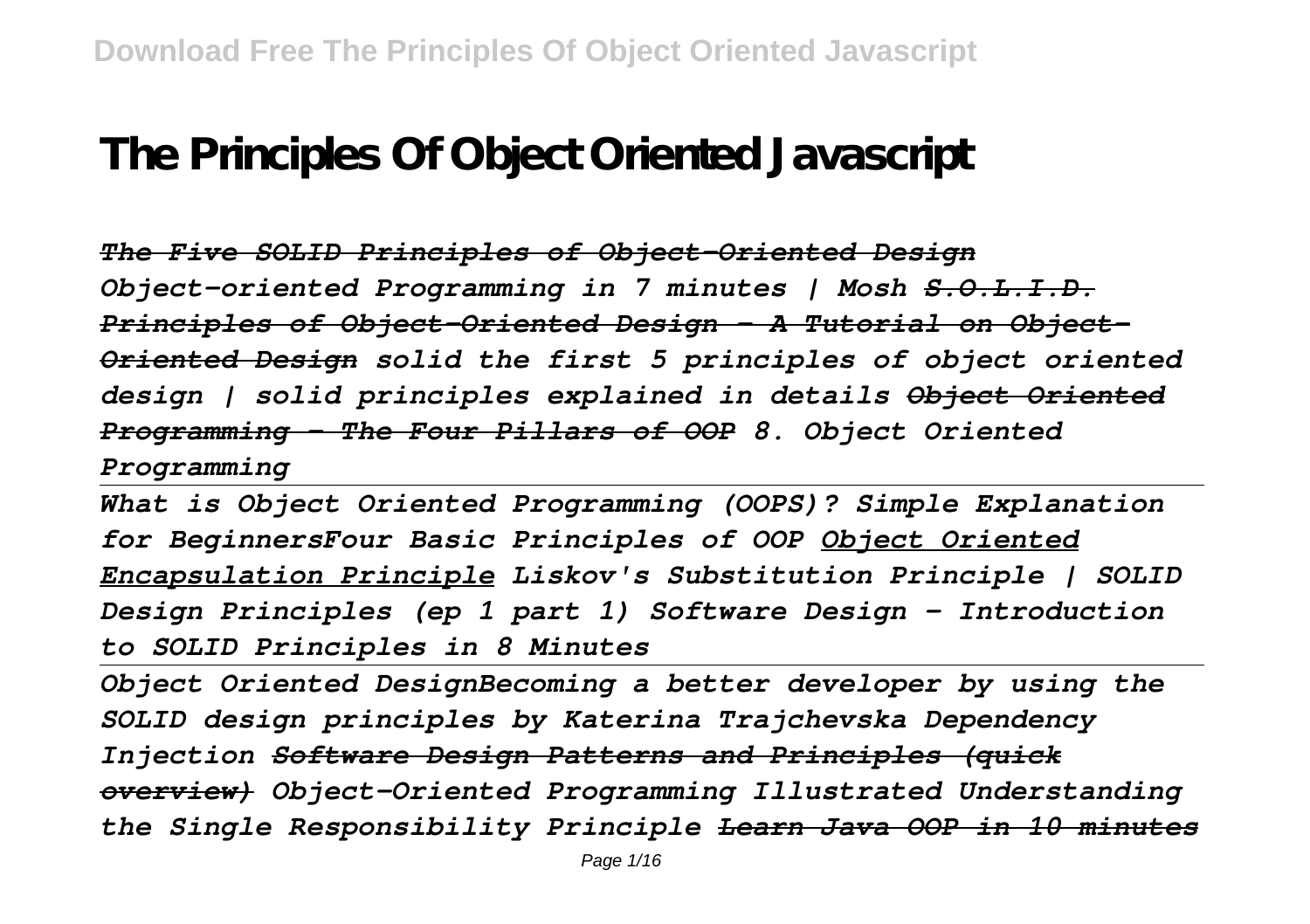*(seriously) IQ 38: What are the 4 Pillars of OOP?*

*Never Rewrite Code (open/closed principle) | Code Walks 039Clean Code: SOLID - Beau teaches JavaScript \"Uncle\" Bob Martin - \"The Future of Programming\" Pillar of OOPS(Data Abstraction,Inheritance, Polymorphism, Encapsulation. ) Understanding the Liskov Substitution Principle Object Oriented Programming in C++ for beginners | Introduction Uncle Bob SOLID principles The S.O.L.I.D. Principles of OO \u0026 Agile Design - Uncle Bob Martin*

*Python Object Oriented Programming (OOP) - For BeginnersAn Introduction to Object Oriented Programming Introduction to Object Oriented Programming Concepts The Principles Of Object Oriented*

*OOAD - Object Oriented Principles Principles of Object-Oriented Systems. The conceptual framework of object–oriented systems is based upon the object... Abstraction. Abstraction means to focus on the essential features of an element or object in OOP, ignoring its... Encapsulation. Encapsulation is ...*

*OOAD - Object Oriented Principles - Tutorialspoint*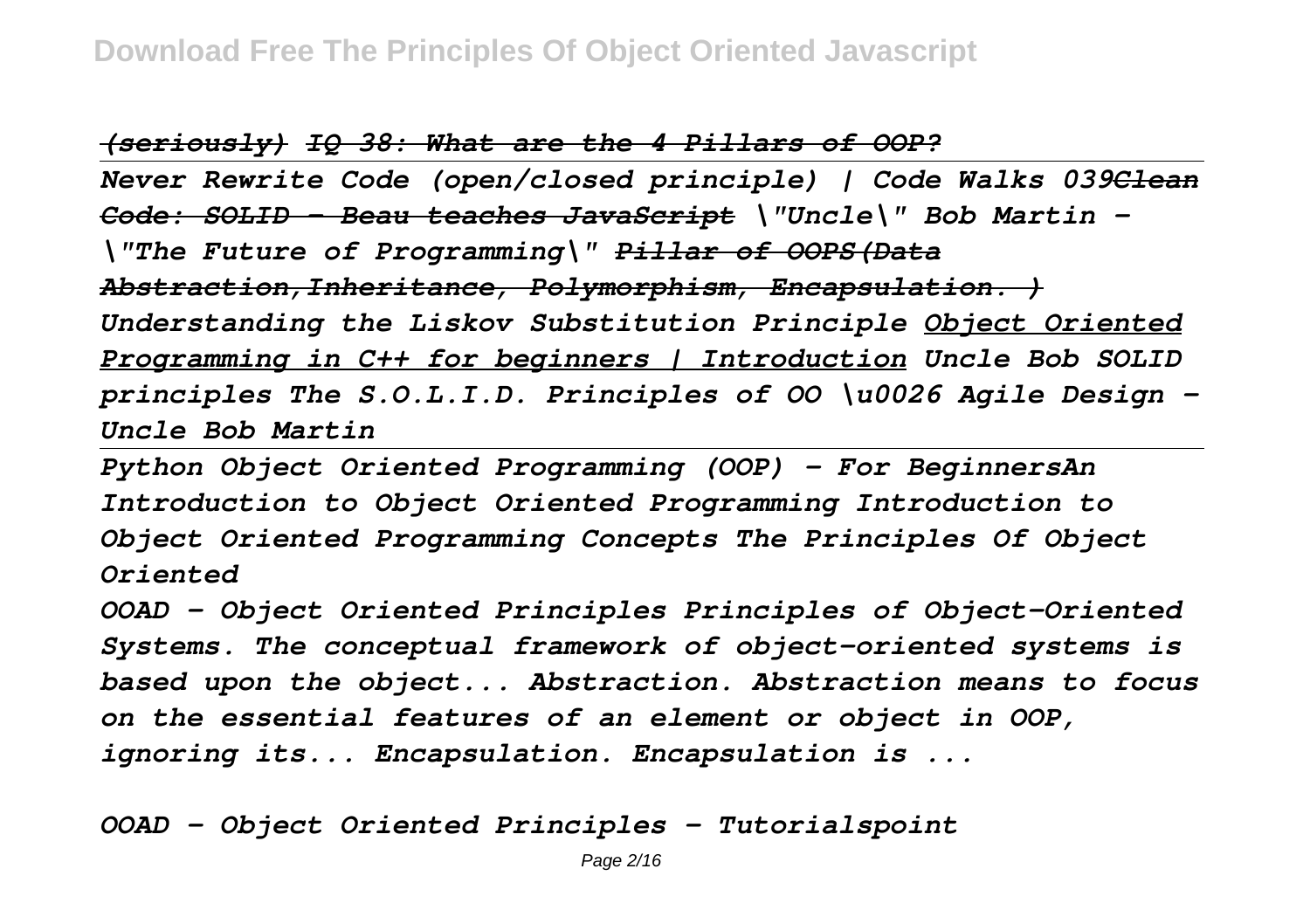*The four main principles guiding object oriented programming are encapsulation, abstraction, inheritance, and polymorphism.*

*The Main Principles of Object Oriented Programming | by ... Object-oriented programming (OOP) is a programming paradigm based on the concept of "objects", which can contain data and code: data in the form of fields (often known as attributes or properties), and code, in the form of procedures (often known as methods).. A feature of objects is that an object's own procedures can access and often modify the data fields of itself (objects have a notion of ...*

*Object-oriented programming - Wikipedia*

*4 Core Principles of Object-oriented Programming in JavaScript Encapsulation. The first of the four core principles in objectoriented programming is encapsulation. The idea of... Inheritance. Inheritance is of the most used principles of object-oriented programming. This makes sense. Objects in ...*

*4 Core Principles of Object-oriented Programming in JavaScript*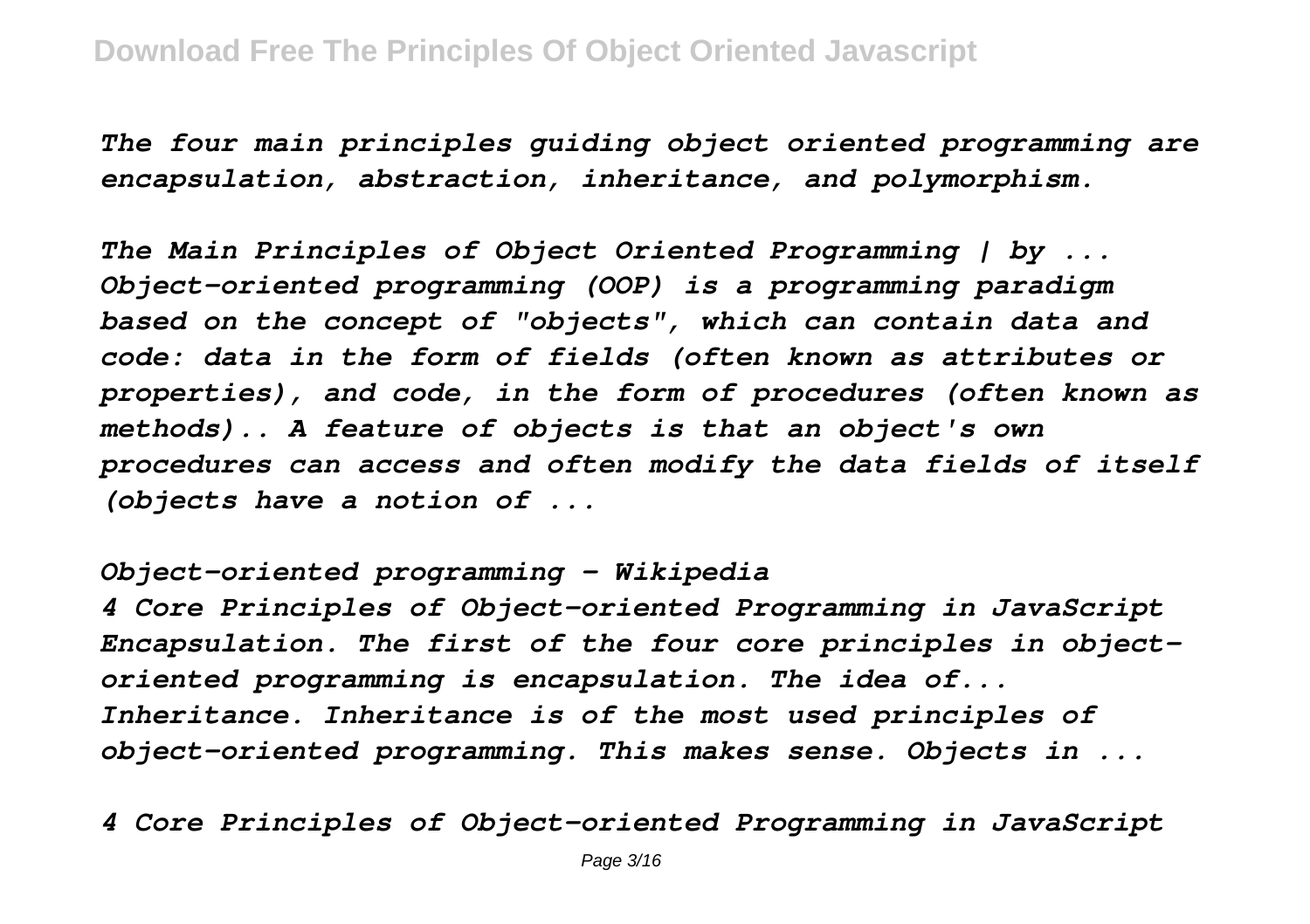*Fundamentals of object-oriented programming. Object-oriented programming is a programming paradigm where everything is represented as an object. Objects pass messages to each other. Each object decides what to do with a received message. OOP focuses on each object's states and behaviors. What Are Objects? An object is an entity that has states and behaviors. For example, dog, cat, and vehicle.*

*Object-Oriented Programming Principles in Java: OOP ... Fundamental Principles of OOP In order for a programming language to be object-oriented, it has to enable working with classesand objectsas well as the implementation and use of the fundamental object-oriented principles and concepts: inheritance, abstraction, encapsulation and polymorphism.*

*Chapter 20. Object-Oriented Programming Principles (OOP) The Principles of Object-Oriented JavaScript will leave even experienced developers with a deeper understanding of JavaScript. Unlock the secrets behind how objects work in JavaScript so you can write clearer, more flexible, and more*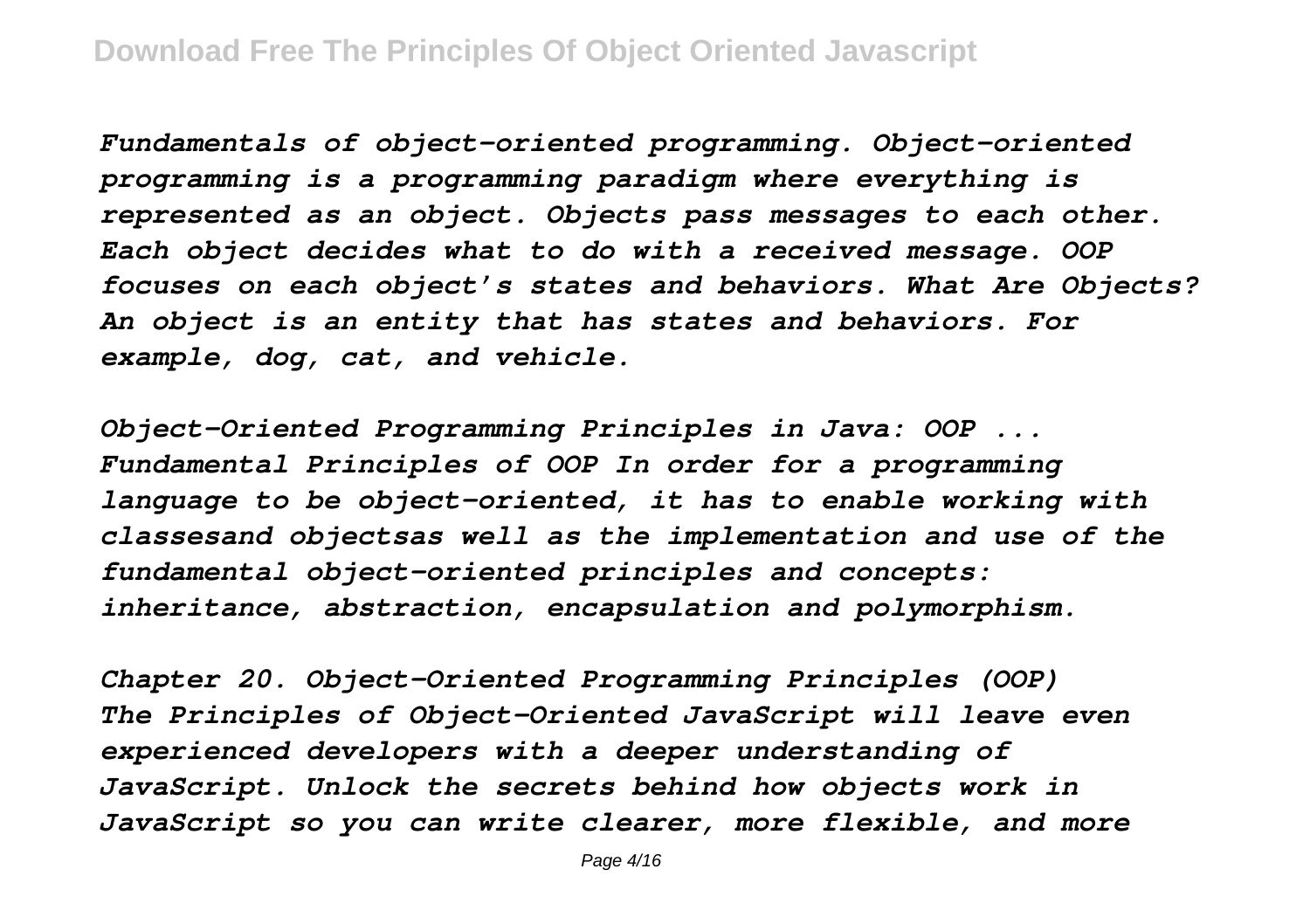*efficient code. Special offers and product promotions ...*

*The Principles of Object-Oriented JavaScript: Amazon.co.uk ... In the object oriented world we only see objects. Objects interact with each other. Classes, Objects, Inheritance, Polymorphism, Abstraction are common vocabulary we hear in our day-to-day careers.*

*Object Oriented Design Principles - CodeProject The four principles of object-oriented programming are encapsulation, abstraction, inheritance, and polymorphism. These words may sound scary for a junior developer. And the complex, excessively long explanations in Wikipedia sometimes double the confusion.*

*How to explain object-oriented programming concepts to a 6 ... The Principles of Object-Oriented JavaScript 1st Edition. The Principles of Object-Oriented JavaScript 1st Edition \$ 25.00. The Principles of Object-Oriented JavaScript 1st Edition quantity. Add to cart. SKU: dlcyb804337 Category: Ebook.*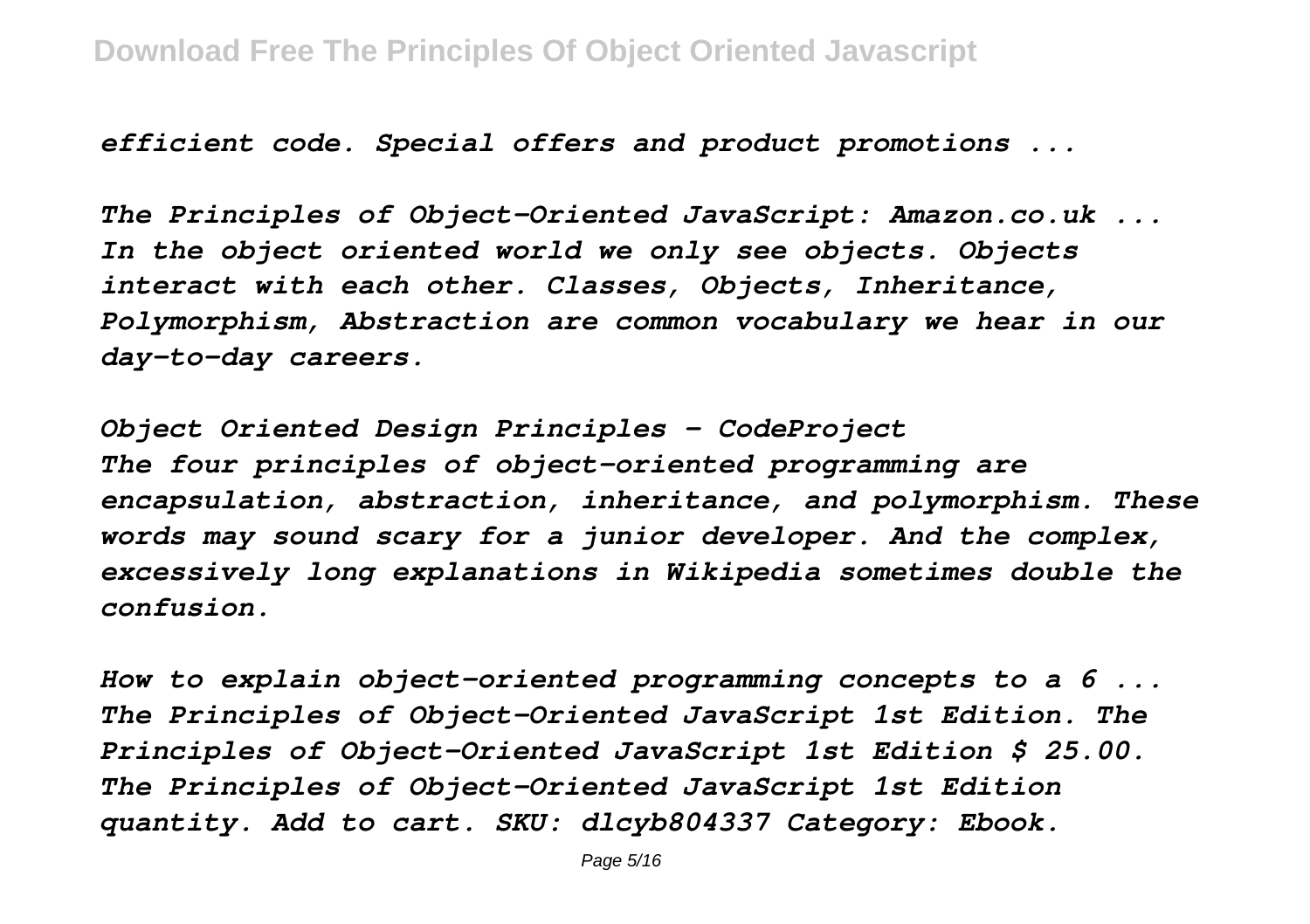*Description Reviews (0)*

*The Principles of Object-Oriented JavaScript 1st Edition ... Object-oriented programming (OOP) is a computer programming model that organizes software design around data, or objects, rather than functions and logic. An object can be defined as a data field that has unique attributes and behavior. OOP focuses on the objects that developers want to manipulate rather than the logic required to manipulate them.*

*What is object-oriented programming (OOP)? The Object-Oriented Design Principles are the core of OOP programming. Still, I have seen most of the Java programmers chasing design patterns like Singleton pattern, Decorator pattern, or Observer...*

*10 OOP Design Principles Programmers and Coders can Learn ... Principles of Object Oriented Modeling and Simulation with Modelica 2.1.pdf. 00b4952539aae2da33000000.pdf. Content uploaded by Peter Fritzson. Author content.*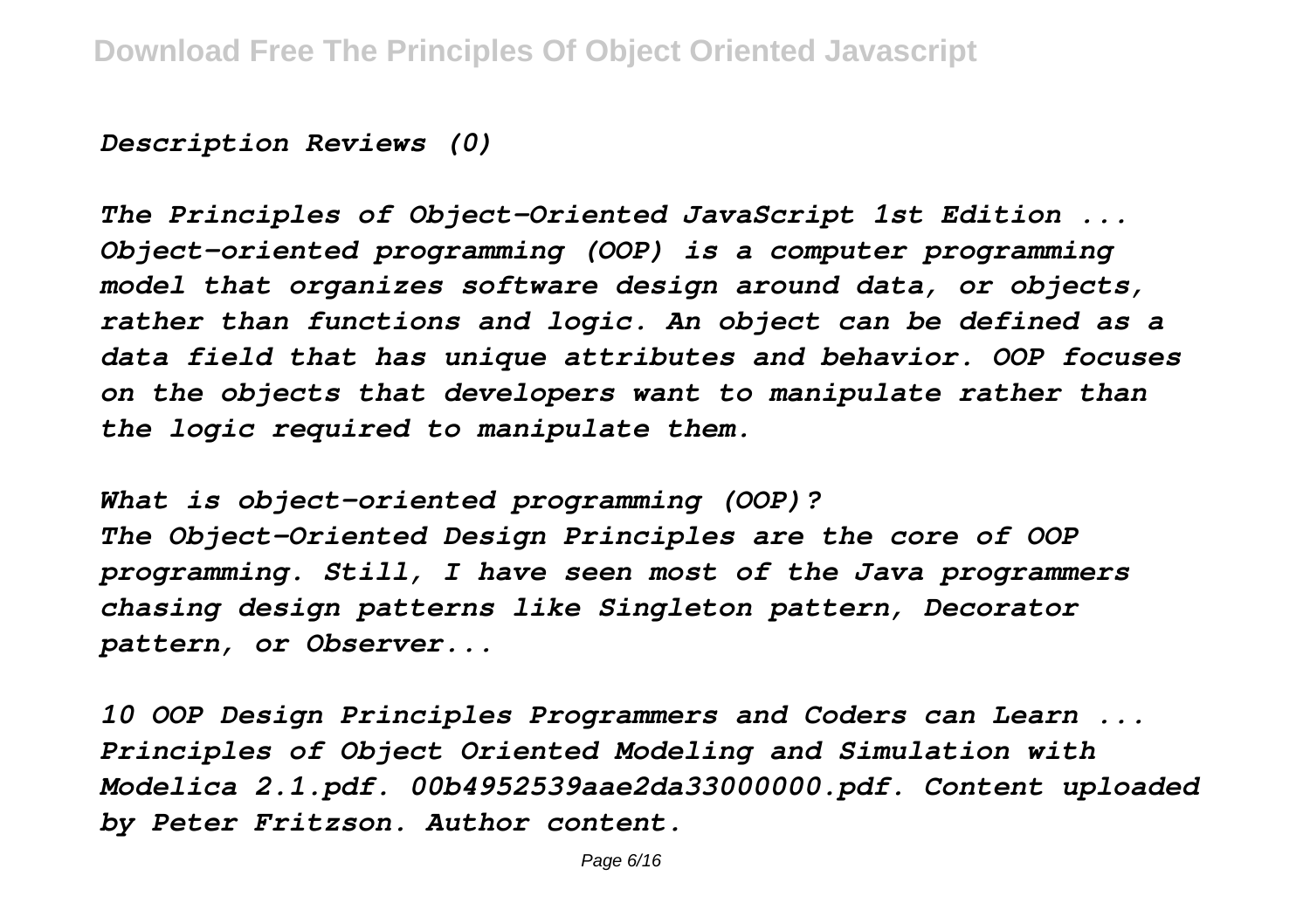*(PDF) Principles of Object Oriented Modeling and ... Object-oriented programming combines a group of variables (properties) and functions (methods) into a unit called an "object." These objects are organized into classes where individual objects can be grouped together. OOP can help you consider objects in a program's code and the different actions that could happen in relation to the objects.*

*What Are the Four Basics of Object-Oriented Programming ... The Principles of Object-Oriented JavaScript will leave even experienced developers with a deeper understanding of JavaScript. Unlock the secrets behind how objects work in JavaScript so you can write clearer, more flexible, and more efficient code.*

*The Principles of Object-Oriented JavaScript eBook: Zakas ... This course will teach you the SOLID Principles of Object-Oriented Design. For each principle: I will explain what it means. Present an example written in Kotlin. Explain how the*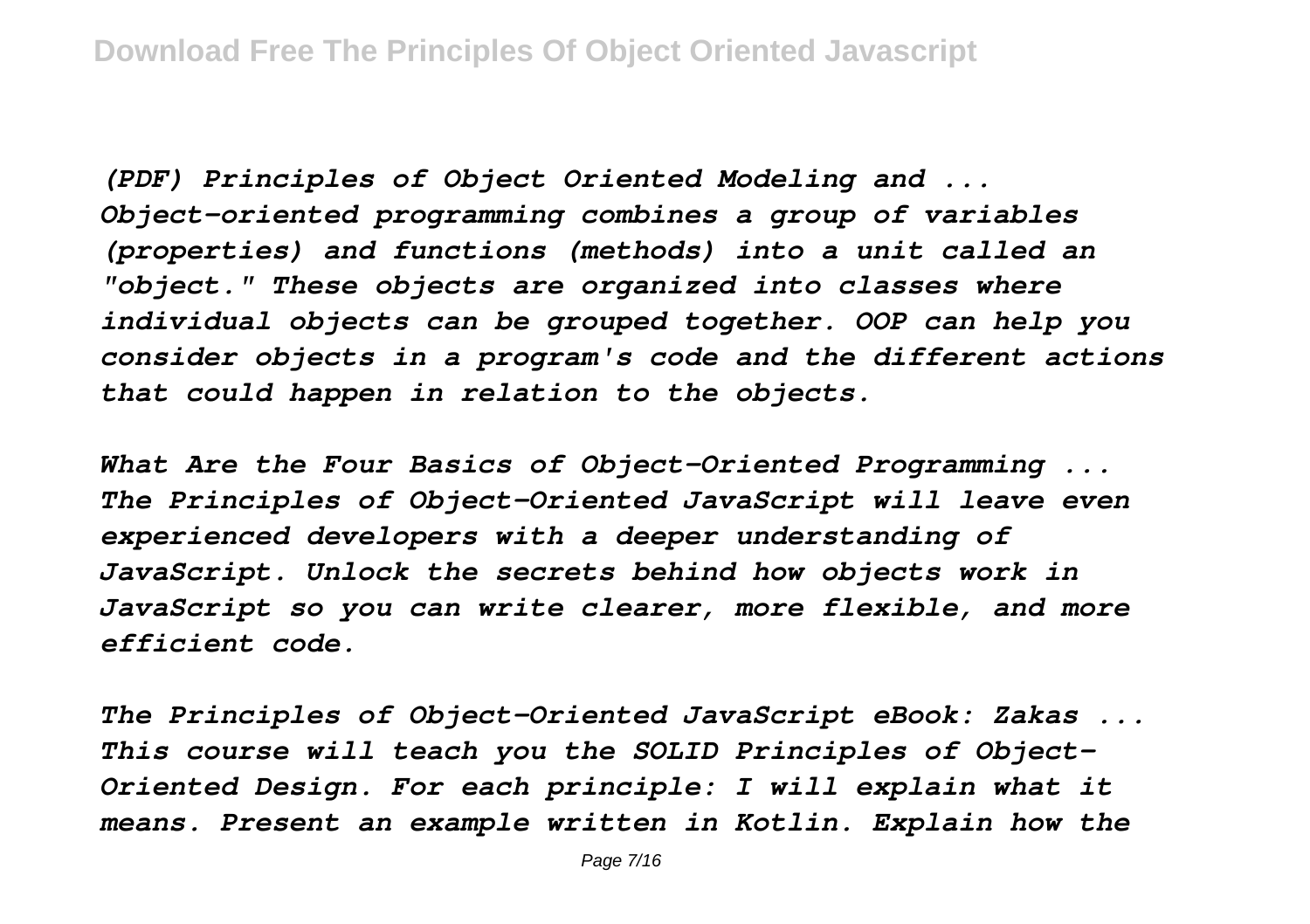*example adheres or violates the principle. Set a challenge for you to complete to further your understanding (where applicable) Test your knowledge with a quiz. Once ...*

*SOLID Principles of Object-Oriented Design | Udemy SOLID principles are a set of golden rules used by objectoriented developers since the early 2000s. They set the standard of how to program in OOP languages and now beyond into agile development and more. SOLID programs scale better, cost less time to work with, and can more easily respond to change.*

*S.O.L.I.D. Principles of Object-Oriented Programming in C# ... The Objects Oriented Programming (OOP) is constructed over four major principles: ADT, Encapsulation, Inheritance and Polymorphism. This article will detail each of them.*

*The Five SOLID Principles of Object-Oriented Design Object-oriented Programming in 7 minutes | Mosh S.O.L.I.D.*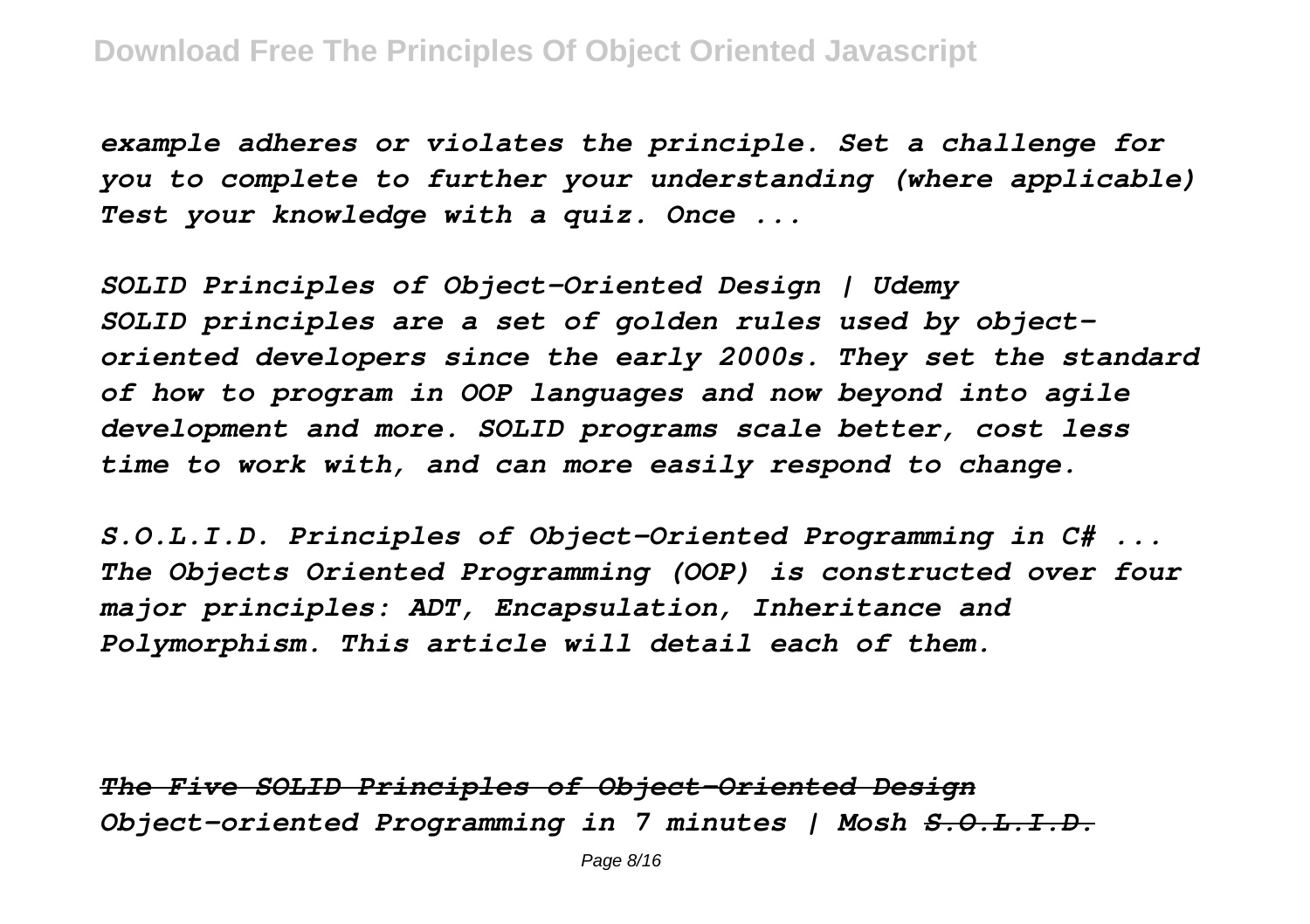*Principles of Object-Oriented Design - A Tutorial on Object-Oriented Design solid the first 5 principles of object oriented design | solid principles explained in details Object Oriented Programming - The Four Pillars of OOP 8. Object Oriented Programming*

*What is Object Oriented Programming (OOPS)? Simple Explanation for BeginnersFour Basic Principles of OOP Object Oriented Encapsulation Principle Liskov's Substitution Principle | SOLID Design Principles (ep 1 part 1) Software Design - Introduction to SOLID Principles in 8 Minutes*

*Object Oriented DesignBecoming a better developer by using the SOLID design principles by Katerina Trajchevska Dependency Injection Software Design Patterns and Principles (quick overview) Object-Oriented Programming Illustrated Understanding the Single Responsibility Principle Learn Java OOP in 10 minutes (seriously) IQ 38: What are the 4 Pillars of OOP?*

*Never Rewrite Code (open/closed principle) | Code Walks 039Clean Code: SOLID - Beau teaches JavaScript \"Uncle\" Bob Martin - \"The Future of Programming\" Pillar of OOPS(Data Abstraction,Inheritance, Polymorphism, Encapsulation. )*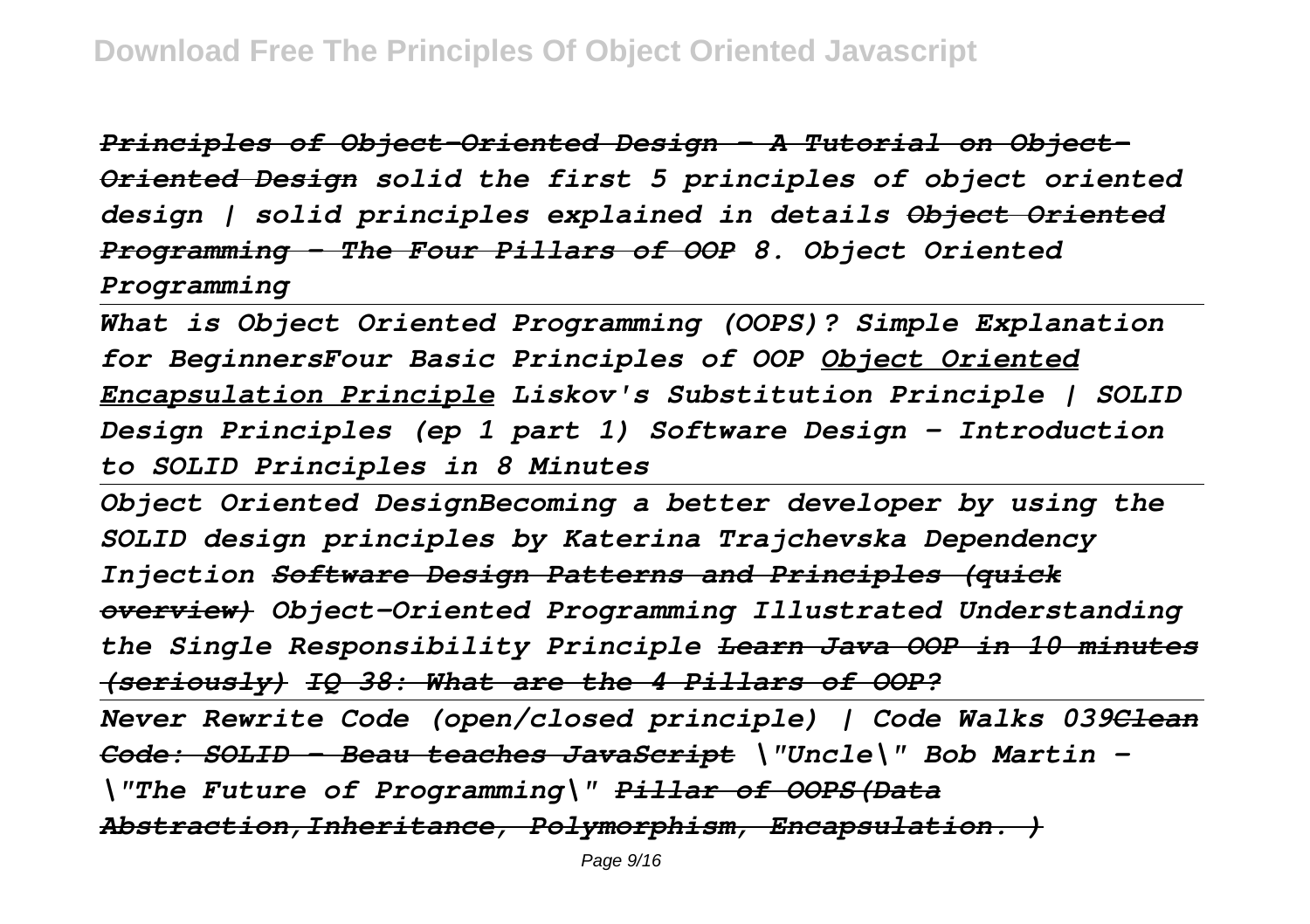*Understanding the Liskov Substitution Principle Object Oriented Programming in C++ for beginners | Introduction Uncle Bob SOLID principles The S.O.L.I.D. Principles of OO \u0026 Agile Design - Uncle Bob Martin*

*Python Object Oriented Programming (OOP) - For BeginnersAn Introduction to Object Oriented Programming Introduction to Object Oriented Programming Concepts The Principles Of Object Oriented*

*OOAD - Object Oriented Principles Principles of Object-Oriented Systems. The conceptual framework of object–oriented systems is based upon the object... Abstraction. Abstraction means to focus on the essential features of an element or object in OOP, ignoring its... Encapsulation. Encapsulation is ...*

*OOAD - Object Oriented Principles - Tutorialspoint The four main principles guiding object oriented programming are encapsulation, abstraction, inheritance, and polymorphism.*

*The Main Principles of Object Oriented Programming | by ... Object-oriented programming (OOP) is a programming paradigm*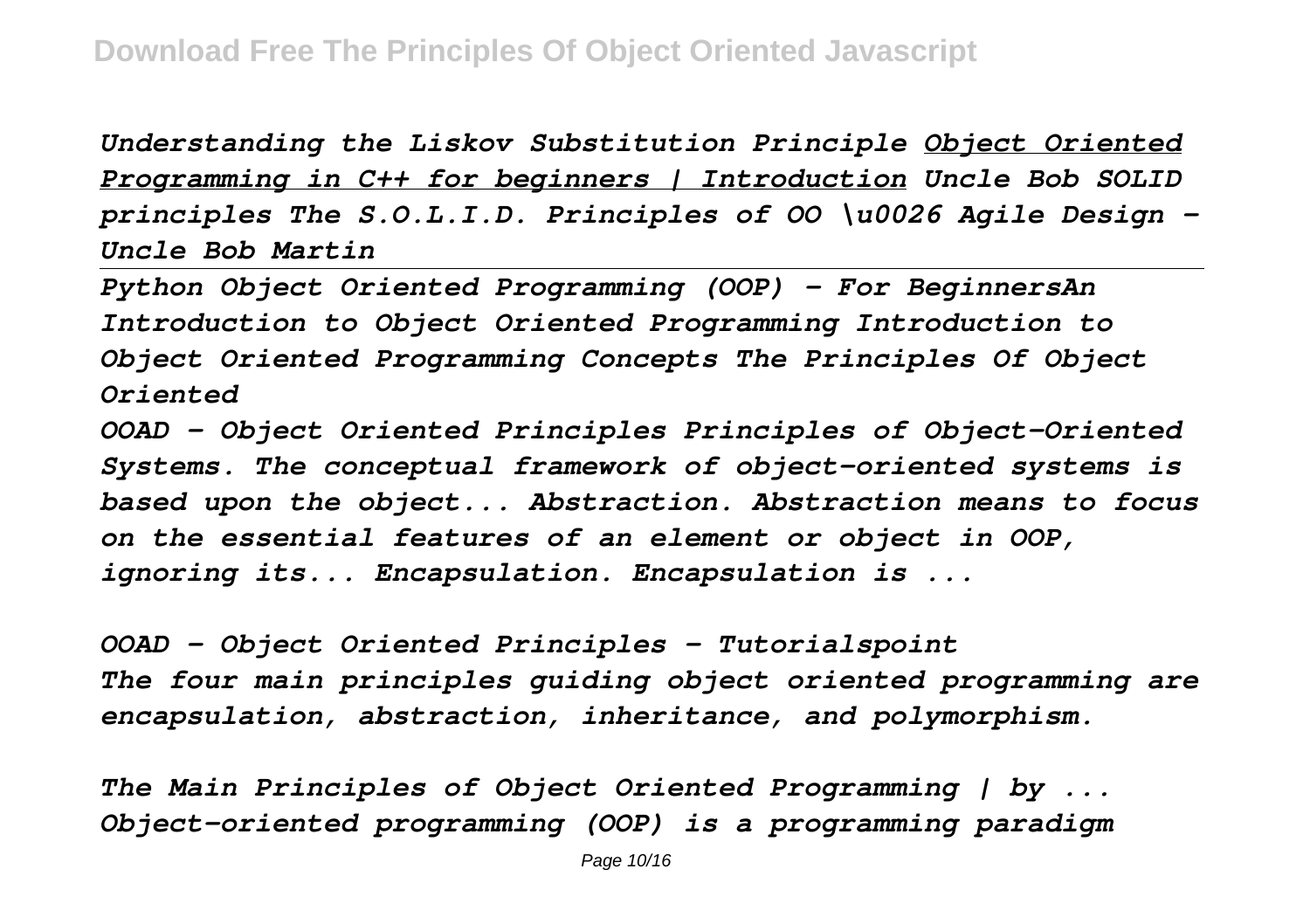*based on the concept of "objects", which can contain data and code: data in the form of fields (often known as attributes or properties), and code, in the form of procedures (often known as methods).. A feature of objects is that an object's own procedures can access and often modify the data fields of itself (objects have a notion of ...*

*Object-oriented programming - Wikipedia 4 Core Principles of Object-oriented Programming in JavaScript Encapsulation. The first of the four core principles in objectoriented programming is encapsulation. The idea of... Inheritance. Inheritance is of the most used principles of object-oriented programming. This makes sense. Objects in ...*

*4 Core Principles of Object-oriented Programming in JavaScript Fundamentals of object-oriented programming. Object-oriented programming is a programming paradigm where everything is represented as an object. Objects pass messages to each other. Each object decides what to do with a received message. OOP focuses on each object's states and behaviors. What Are Objects?*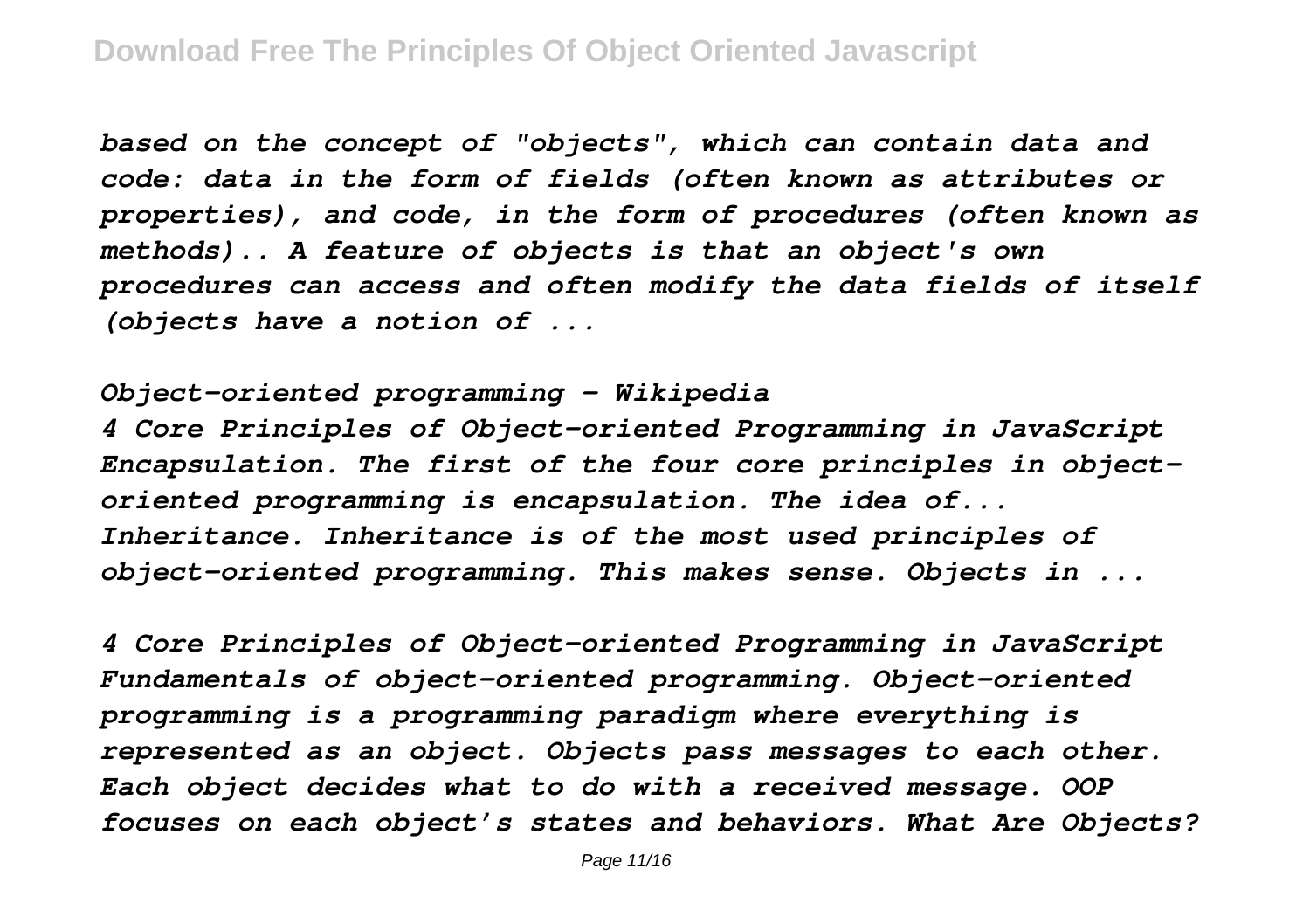*An object is an entity that has states and behaviors. For example, dog, cat, and vehicle.*

*Object-Oriented Programming Principles in Java: OOP ... Fundamental Principles of OOP In order for a programming language to be object-oriented, it has to enable working with classesand objectsas well as the implementation and use of the fundamental object-oriented principles and concepts: inheritance, abstraction, encapsulation and polymorphism.*

*Chapter 20. Object-Oriented Programming Principles (OOP) The Principles of Object-Oriented JavaScript will leave even experienced developers with a deeper understanding of JavaScript. Unlock the secrets behind how objects work in JavaScript so you can write clearer, more flexible, and more efficient code. Special offers and product promotions ...*

*The Principles of Object-Oriented JavaScript: Amazon.co.uk ... In the object oriented world we only see objects. Objects interact with each other. Classes, Objects, Inheritance,*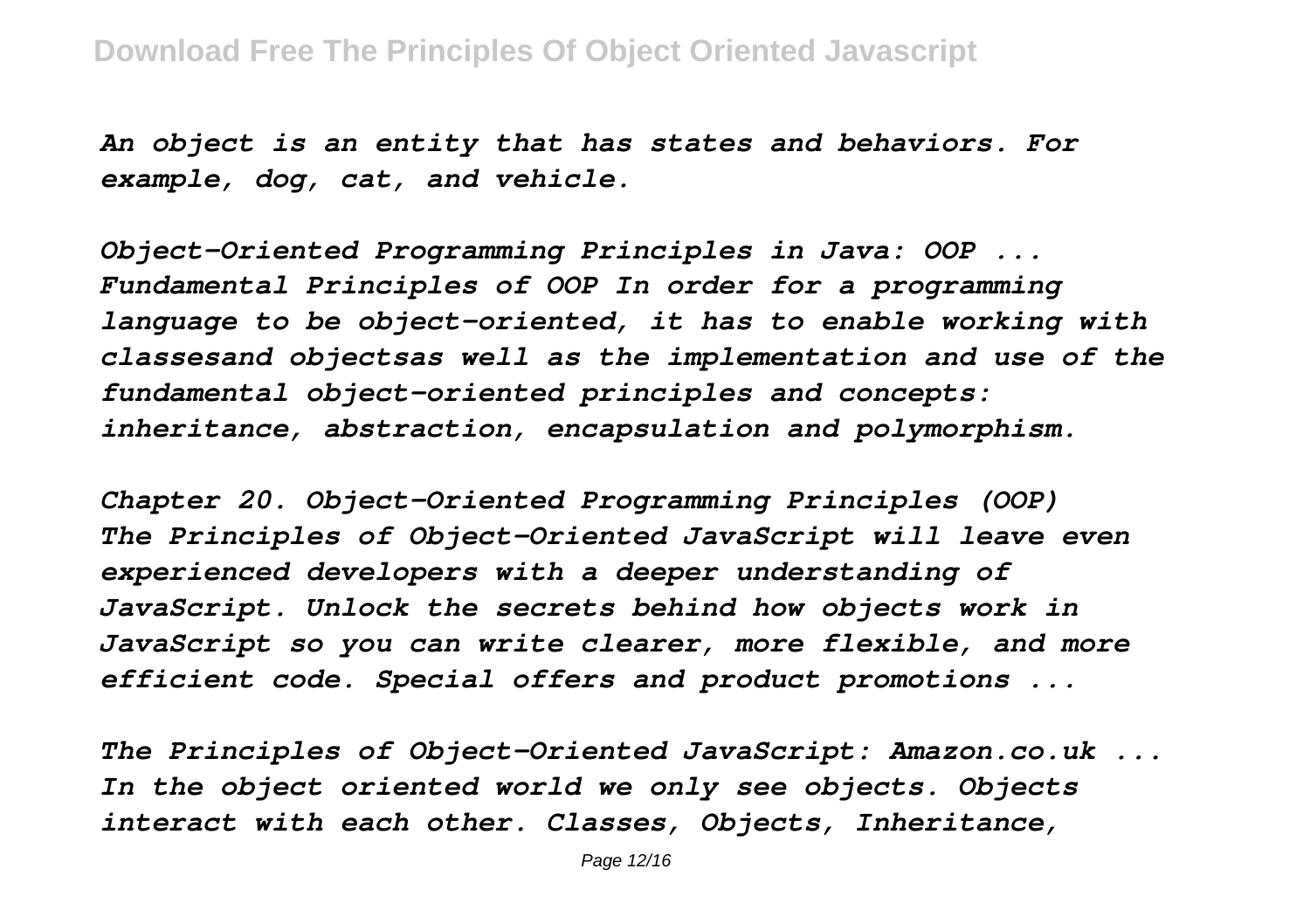*Polymorphism, Abstraction are common vocabulary we hear in our day-to-day careers.*

*Object Oriented Design Principles - CodeProject The four principles of object-oriented programming are encapsulation, abstraction, inheritance, and polymorphism. These words may sound scary for a junior developer. And the complex, excessively long explanations in Wikipedia sometimes double the confusion.*

*How to explain object-oriented programming concepts to a 6 ... The Principles of Object-Oriented JavaScript 1st Edition. The Principles of Object-Oriented JavaScript 1st Edition \$ 25.00. The Principles of Object-Oriented JavaScript 1st Edition quantity. Add to cart. SKU: dlcyb804337 Category: Ebook. Description Reviews (0)*

*The Principles of Object-Oriented JavaScript 1st Edition ... Object-oriented programming (OOP) is a computer programming model that organizes software design around data, or objects,*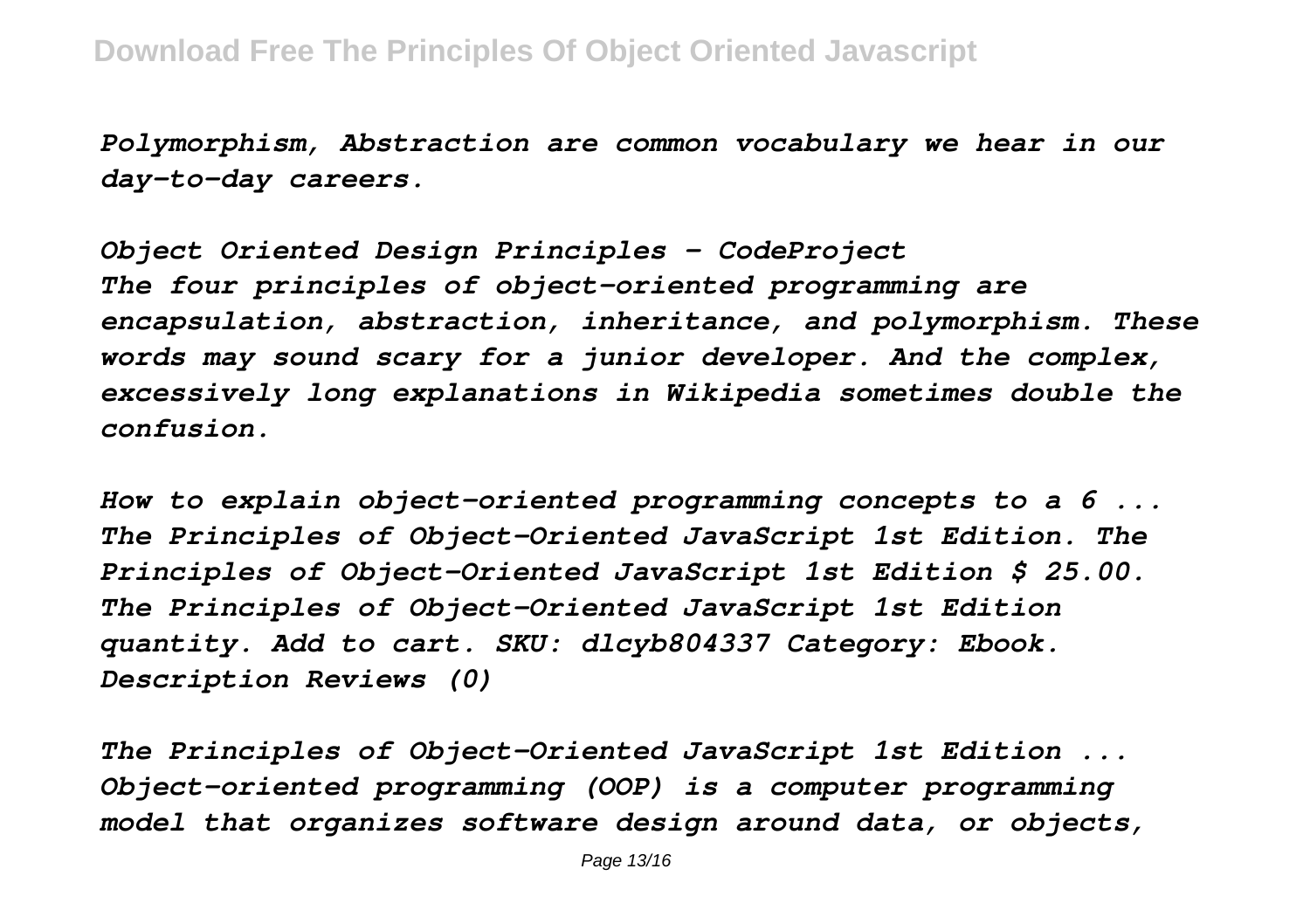*rather than functions and logic. An object can be defined as a data field that has unique attributes and behavior. OOP focuses on the objects that developers want to manipulate rather than the logic required to manipulate them.*

*What is object-oriented programming (OOP)? The Object-Oriented Design Principles are the core of OOP programming. Still, I have seen most of the Java programmers chasing design patterns like Singleton pattern, Decorator pattern, or Observer...*

*10 OOP Design Principles Programmers and Coders can Learn ... Principles of Object Oriented Modeling and Simulation with Modelica 2.1.pdf. 00b4952539aae2da33000000.pdf. Content uploaded by Peter Fritzson. Author content.*

*(PDF) Principles of Object Oriented Modeling and ... Object-oriented programming combines a group of variables (properties) and functions (methods) into a unit called an "object." These objects are organized into classes where*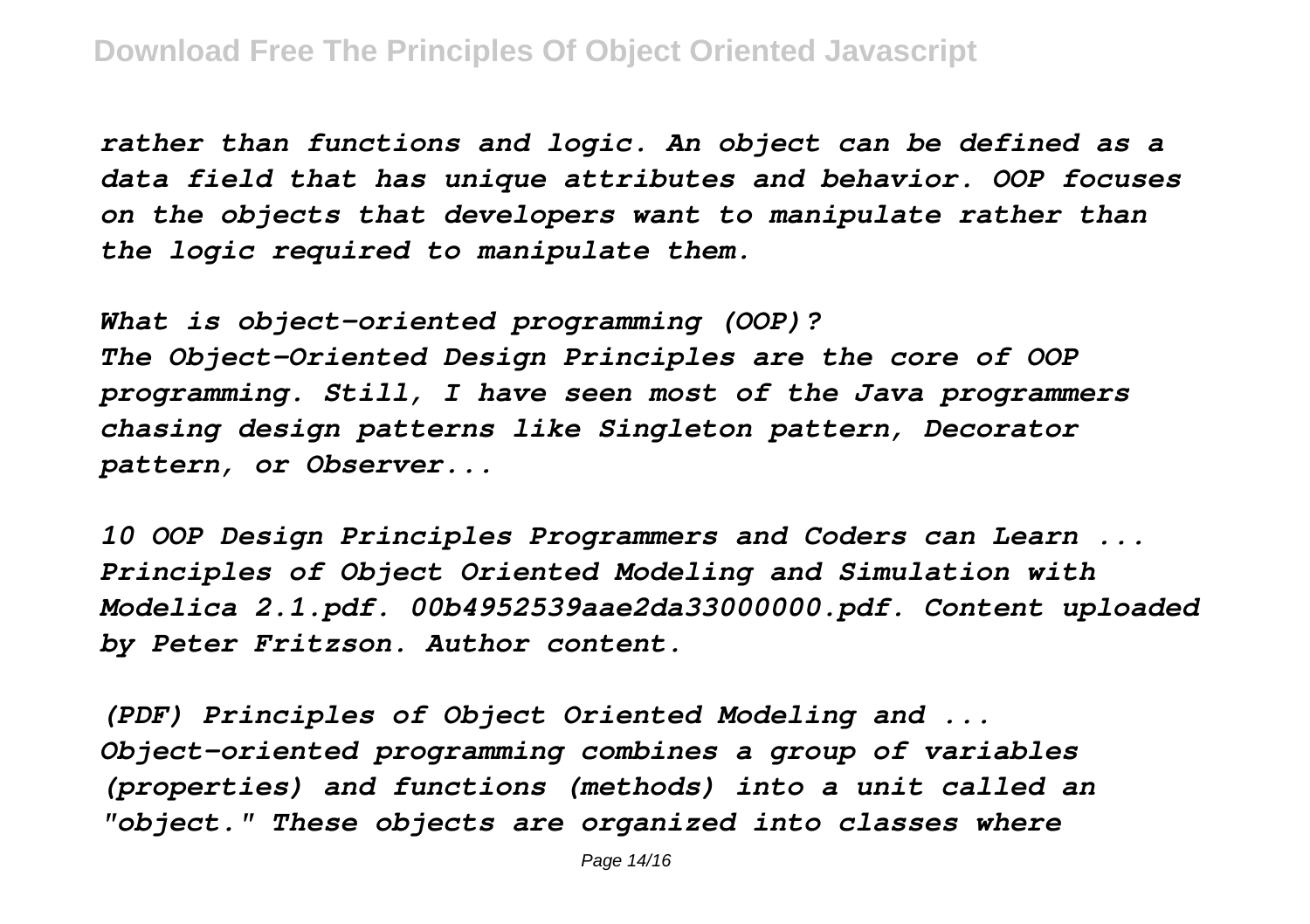*individual objects can be grouped together. OOP can help you consider objects in a program's code and the different actions that could happen in relation to the objects.*

*What Are the Four Basics of Object-Oriented Programming ... The Principles of Object-Oriented JavaScript will leave even experienced developers with a deeper understanding of JavaScript. Unlock the secrets behind how objects work in JavaScript so you can write clearer, more flexible, and more efficient code.*

*The Principles of Object-Oriented JavaScript eBook: Zakas ... This course will teach you the SOLID Principles of Object-Oriented Design. For each principle: I will explain what it means. Present an example written in Kotlin. Explain how the example adheres or violates the principle. Set a challenge for you to complete to further your understanding (where applicable) Test your knowledge with a quiz. Once ...*

*SOLID Principles of Object-Oriented Design | Udemy*

Page 15/16